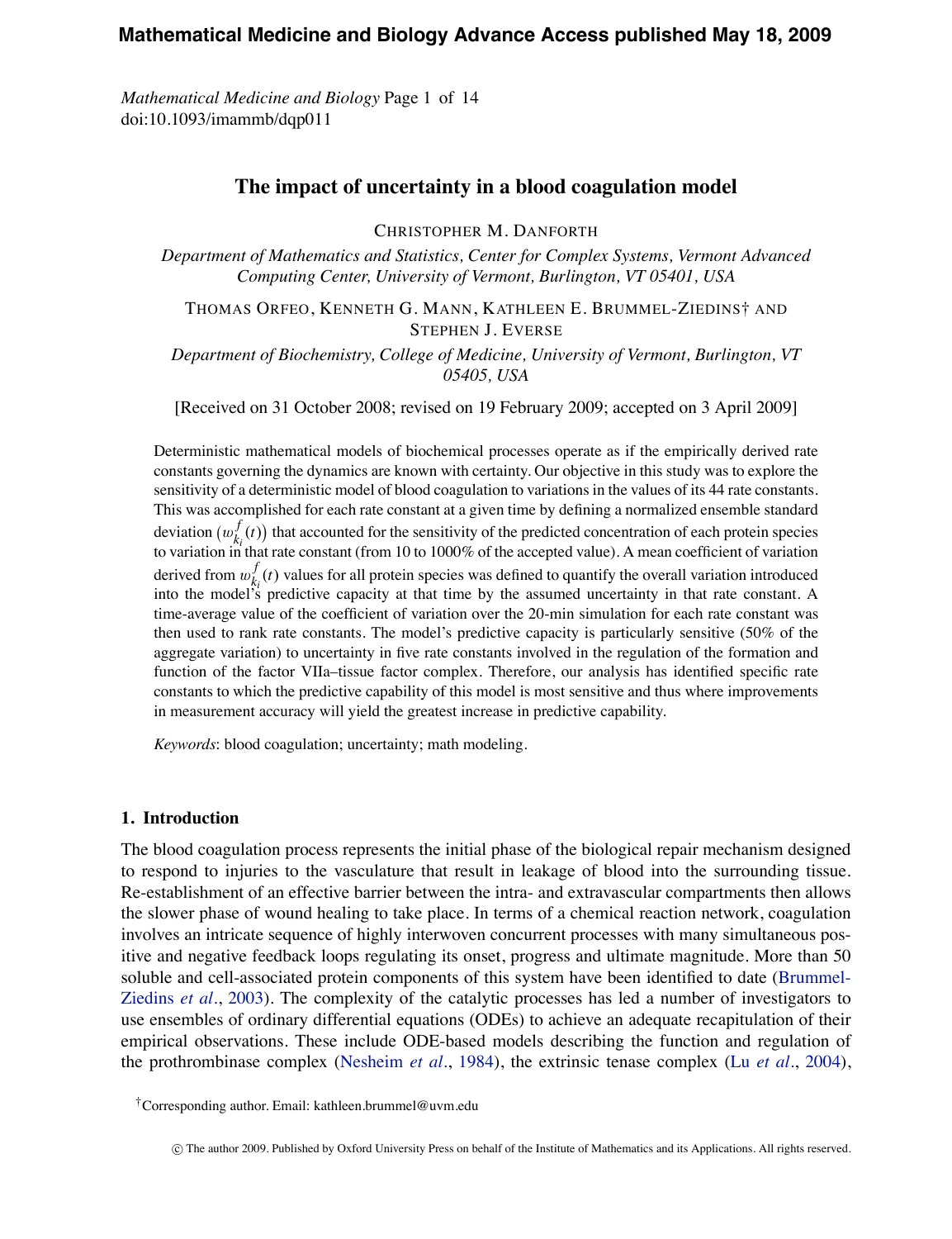fibrinogen conversion to fibrin by thrombin [\(Lewis](#page-12-0) *et al.*, [1985](#page-12-0)) and its regulation by antithrombin III [\(Naski & Shafer](#page-12-0), [1991](#page-12-0)), and factor Va inactivation [\(Hockin](#page-12-0) *et al.*, [1999\)](#page-12-0).

A comprehensive ODE-based model of tissue factor (TF)-initiated blood coagulation developed by [Hockin](#page-12-0) *et al.* [\(2002](#page-12-0)) has been used to understand complex biochemical processes ([Bungay](#page-12-0) *et al.*, [2003](#page-12-0); [Orfeo](#page-13-0) *et al.*, [2004,](#page-13-0) 2005; [Butenas](#page-12-0) *et al.*, [2004](#page-12-0); Lo *[et al.](#page-12-0)*, [2005](#page-12-0)), explore thrombotic risk in healthy and patient populations ([Brummel-Ziedins](#page-12-0) *et al.* [2005a](#page-12-0); [Brummel-Ziedins](#page-12-0) *et al.* [2005b\)](#page-12-0) and analyze the effectiveness of inhibitors [\(Adams](#page-11-0) *et al.*, [2003;](#page-11-0) [Panteleev](#page-13-0) *et al.*, [2007](#page-13-0)). A number of groups have reported even more extensive ODE-based models that simulate: blood contributions [\(Panteleev](#page-13-0) *et al.*, [2006;](#page-13-0) Luan *[et al.](#page-12-0)*, [2007](#page-12-0); [Anand](#page-12-0) *et al.*, [2008a\)](#page-12-0); flow and blood contributions ([Kuharsky & Fogelson](#page-12-0), [2001;](#page-12-0) [Ataullakhanov & Panteleev](#page-12-0), [2005](#page-12-0); [Fogelson & Tania](#page-12-0), [2005](#page-12-0); [Anand](#page-12-0) *et al.*, [2008b\)](#page-12-0) and flow, blood and vessel wall contributions (Xu *[et al.](#page-13-0)*, [2008;](#page-13-0) [Runyon](#page-13-0) *et al.*, [2008\)](#page-13-0) to the overall coagulation process.

A perfect deterministic model of blood coagulation, *i*.*e*. a set of ODEs that explicitly represents all biochemical processes, including the mechanistic contributions of vascular wall elements, extravascular components and circulating cells, combined with flawless measurements of all the relevant protein factor concentrations and knowledge of the position and velocity of all molecules involved in blood flow, could be integrated numerically to make highly accurate predictions of this repair process. However, both practical and theoretical barriers thwart such a construct at this time. Practical impediments include (1) incomplete and/or controversial mechanisms and roles for some proteins (e.g. protein S, protein Z); (2) insufficient empirical data comparing pro- and anticoagulant mechanisms under flow to those observed in closed model systems and (3) a lack of experimental data from models where vessel wall, blood and flow contributions can be analyzed and manipulated to validate the predictions of such a model.

A number of approaches have been taken to circumvent these limitations. Parameter optimization is one approach that addresses insufficiencies in inventory or mechanism by direct fitting of the set of existing model functions to experimental observations ([Orfao](#page-12-0) *et al.*, [2006\)](#page-12-0). Another approach is to reduce the complexity of the model by removing equations that have little or no impact on its predictive capacity ([Wagenvoord](#page-13-0) *et al.*, [2006\)](#page-13-0). However, these reductionist approaches potentially limit the utility of the adjusted model to the empirical system to which they have been fit.

At the theoretical level, ODE-based modelling is constrained because it requires that the rate constants governing the reactions adequately describe the dynamics of the coagulation cascade in all volumes of blood and are without error. In addition, these models assume that rate constants do not vary across a population of subjects from diverse genetic backgrounds. A related limitation is the assumption that the initial concentrations of model reactants are precisely known. To date, studies that assess the sensitivity of ODE-based models to the actual uncertainty that characterizes empirically derived modelling parameters have been used to inform measurement practices [\(Aldridge](#page-11-0) *et al.*, [2006\)](#page-11-0), define probability distributions for more sophisticated stochastic simulations (Lo *[et al.](#page-12-0)*, [2005\)](#page-12-0) and identify drug targets [\(Luan](#page-12-0) *et al.*, [2007\)](#page-12-0).

In this study, we systematically evaluate the effect of perturbing, across an experimentally relevant range, the rate constants of an empirically validated ODE-based model of TF-initiated blood coagulation. Specific rate constants are identified to which the predictive capacity of the model is most sensitive and where an increase in measurement accuracy will yield the best performance in model accuracy.

### **2. Methods**

### 2.1 *Model description*

The Hockin *et al.* model (2002) describes TF-initiated blood coagulation and, as modified ([Butenas](#page-12-0) *[et al.](#page-12-0)*, [2004](#page-12-0)), consists of a set of 29 chemical reactions describing the concentrations of a subset of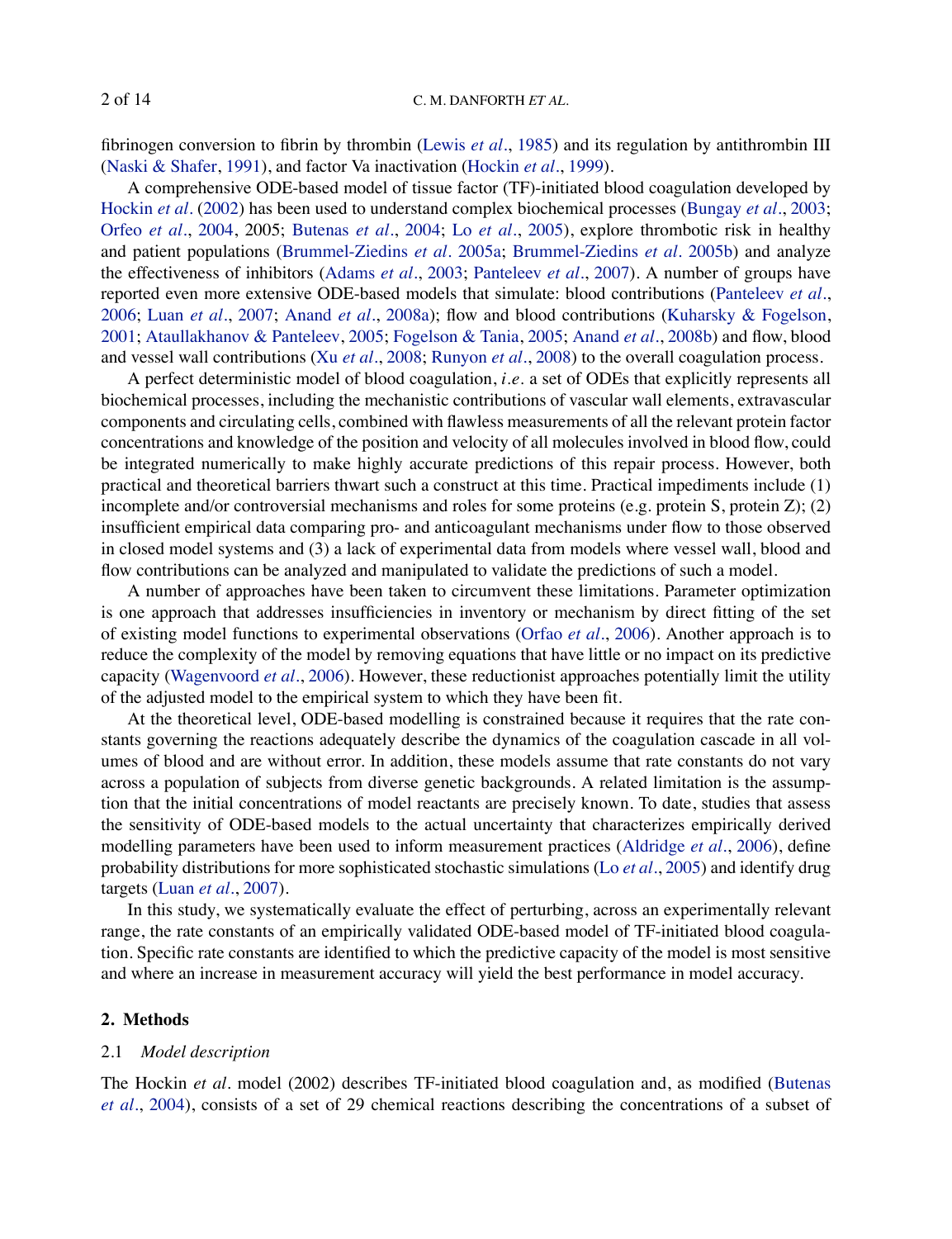proteins known to be crucial to the coagulation cascade (see Supplemental Table [1\)](#page-9-0) ([Jones & Mann,](#page-12-0) [1994](#page-12-0); [Hockin](#page-12-0) *et al.*, [2002](#page-12-0)). These reactions are converted to a system of 34 ODEs using the laws of mass action kinetics (see Appendix). These ODEs couple via their shared species yielding a reaction pathway representing the production and consumption of individual species. The rate constants (see Supplemental Table [1](#page-9-0)) governing the rate at which the species concentrations change over time are derived from experimental measurements made under conditions of saturating concentrations of phospholipid or in a few cases by extrapolation from analogous reactions ([Hockin](#page-12-0) *et al.*, [2002](#page-12-0)).

Initial reaction conditions for the model are given by the concentrations of the 34 species involved, 9 of which are initially non-zero and reflect the average values observed in a healthy population and one species, TF, set to 5 pM (see Supplemental Table 2). MatLab's stiff solver ode15s ([Shampine & Reichelt,](#page-13-0) [2008](#page-13-0)) was used to integrate the ODE model with variable time steps whose maximum size was set to  $5 \times 10^{-3}$  s. Each simulation consists of a deterministic integration of length 20 min. To evaluate the rate constants in our model, 836 simulations (19 for each rate constant) were performed yielding 20-min time courses for all 34 species at 1-s intervals.

#### 2.2 *Model output*

The output of the model specifies the concentrations of 34 species over time. The selected 20-min time frame is sufficient to capture the process of thrombin generation in the empirical models used to validate the [Hockin](#page-13-0) *et al.* model ([2002\)](#page-13-0). In empirical models, thrombin is the most common analyte chosen for examination because of its ease of measurement and its central and diverse roles [\(Crawley](#page-12-0) *et al.*, [2007](#page-12-0)). Thrombin generation in these closed model systems displays three distinct phases: initiation of coagulation, propagation of  $\alpha$ -thrombin formation and termination of the procoagulant response. To illustrate in detail the consequences of rate constant uncertainty, we chose eight time points  $(2, 4.4, 6,$ 8, 10, 12, 15 and 20 min) reflecting key moments during the process of thrombin generation (a typical numerical solution is shown in Fig. [1](#page-2-0)). The initiation phase is represented by the 2-min time point



<span id="page-2-0"></span>FIG. 1. Typical thrombin generation progress curve illustrating the three phases of the clotting process observed in closed model systems of coagulation. Labelled arrows refer to specific times where results of sensitivity analyses are shown.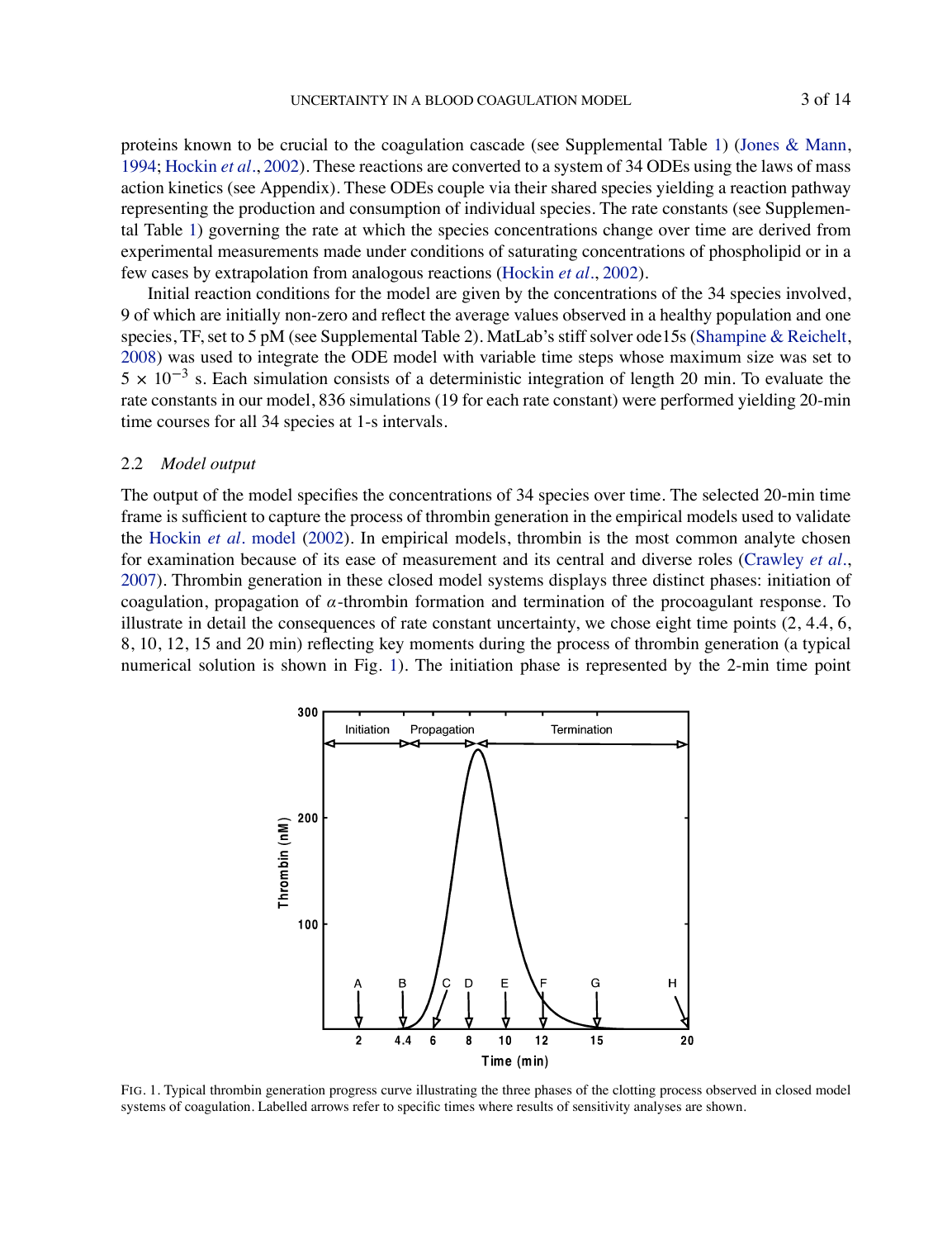(Fig. [1,](#page-2-0) pt A). The 4.4-min time point represents the average clot time in empirical model systems that relate to the [Hockin](#page-13-0) *et al.* model [\(2002\)](#page-13-0). Clot time represents the transition point from the initiation phase to the propagation phase (Fig. [1](#page-2-0), pt B). The 6-min point represents the propagation phase, a time of rapid thrombin generation (Fig. [1](#page-2-0), pt C). The 8-min point represents peak thrombin levels (Fig. 1, pt D). The 10- and 12-min points span the period during which free thrombin levels are rapidly being suppressed by endogenous protease inhibitors (Fig. [1](#page-2-0), pts, E,F), while the 15- and 20-minute points capture the aftermath of the procoagulant response (Fig. [1](#page-2-0), pts,  $G,H$ ), a state of potential importance to the overall barrier function of a clot ([Orfeo](#page-13-0) *et al.*, [2005](#page-13-0), [2008](#page-13-0)).

# 2.3 *Model sensitivity*

To characterize the impact of rate constant uncertainty, the magnitude of variation for a given output (e.g. time to peak thrombin level) resulting from simultaneous perturbation of all rate constants across a specific range of values should be calculated. However, such an ensemble experiment, even if each rate constant was only assigned three hypothetical values, would require  $3^{44}$  or  $\sim 10^{20}$  individual simulations. If each takes 1 min on a single computer, the total computing time would be approximately 1,000,000 billion central processing unit years. The alternative approach taken here to characterize the impact of rate constant  $(k<sub>i</sub>)$  uncertainty was to use values of the rate constants perturbed, one at a time, between 10 and 1000% (0.1*ki* − 10*ki*) of the accepted values. The range of variation was selected to encompass the range of variation characterizing the estimates of these rate constants in the published literature. One hundred percent is the standard model value and  $10 - 1000\%$  will be referred to as the ensemble range. The sensitivity of rate constant  $k_i$  is examined by integrating the ODE model with rate constant  $k_i$  given by 10 linearly spaced values between 10 and 100% of *ki* and 10 linearly spaced values between 100 and 1000% of  $k_i$ . The model response to changes in  $k_i$  is measured by changes in species ( $f$ ) concentrations.

# 2.4 *Ensemble standard deviation*

For any given model species (*f*) at any selected time (*t*), an ensemble standard deviation  $(\sigma_{k_i}^f(t))$  characterizing the variation in that species concentration is calculated from the set of predicted time courses for that species generated by varying a given rate constant  $(k<sub>i</sub>)$  across a linearly spaced range (10–1000) of values.

# 2.5 *Coefficient of variation*

The coefficient of variation  $(w_k^f(t))$  is defined to be the ensemble standard deviation normalized by the peak value  $(P(f))$  of the standard model curve (100% model values) for each species. For example, thrombin (IIa) response to variance in  $k_{36}$  is given by  $w_{36}^{\text{IIa}}(t) = \frac{\sigma_{36}^{\text{IIa}}(t)}{264 \text{nm}}$ , where 264 nM thrombin is the peak concentration of thrombin under standard conditions (see Fig. [1](#page-2-0)). Normalization was performed in order to avoid numerical effects related to the differences in concentrations ( $> 10^6$ ) between species in the pathway. The peak concentration  $(P(f))$  was chosen as the normalization factor rather than the corresponding concentration at time *t* from the standard model curve or the ensemble mean curve because these are both time dependent.

# 2.6 *Time-averaged coefficient of variation*

For every rate constant and each species, the coefficients of variation  $(w_{k_i}^f(t))$  were averaged over the 20-min simulation. For rate constant  $(k<sub>i</sub>)$  at time *t*, the mean coefficient of variation for all protein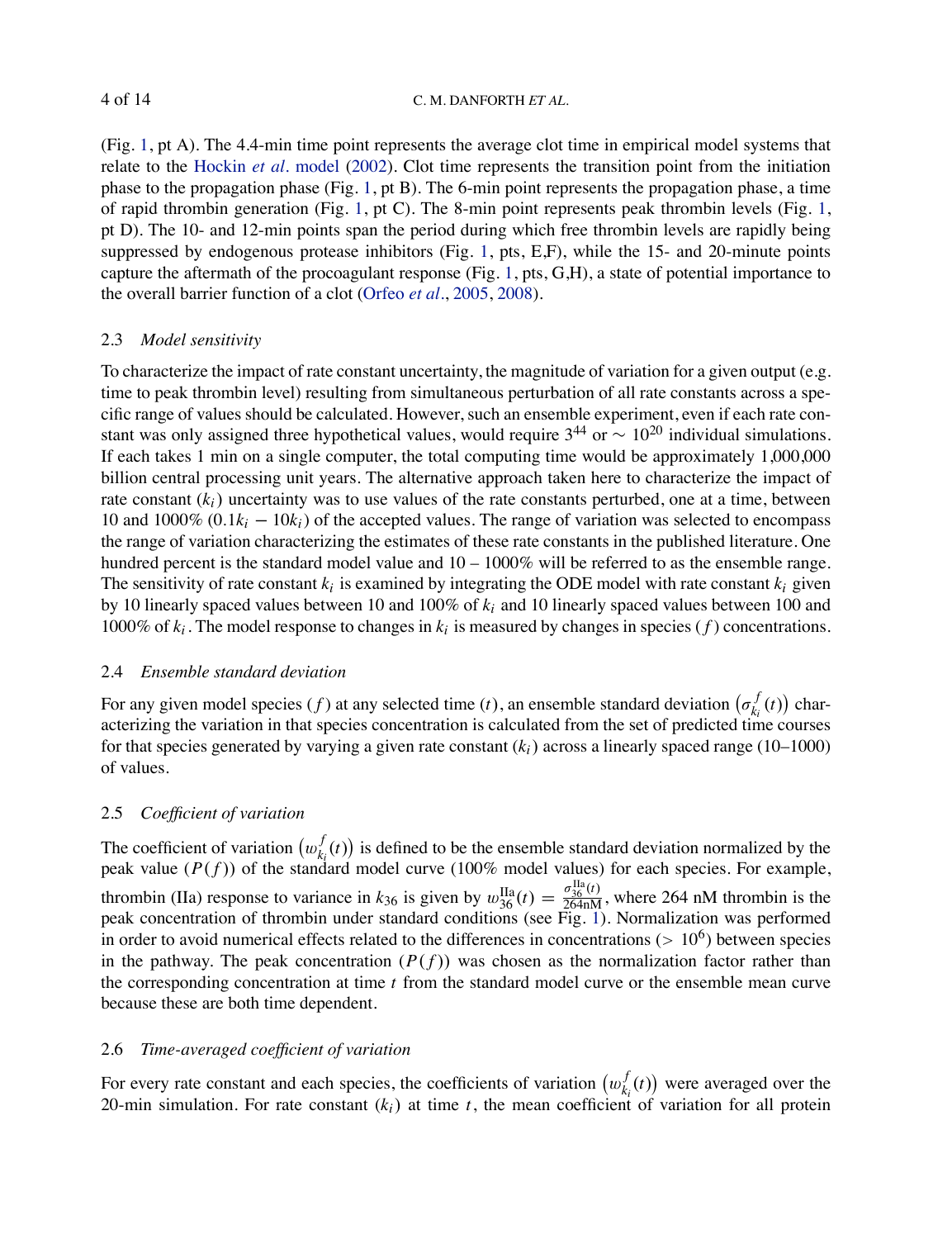species is given by  $\gamma_i(t) = \frac{1}{34} \sum_{f=1}^{34} w_{k_i}^f(t)$ . The time average of  $\gamma_i(t)$  for  $k_i$  over the 20-min simulation is given by Γ*<sup>j</sup>* . This value is a measure of the overall sensitivity of all factors to variation in *ki* . The relative magnitude of these values provide a simple measure of each species response to uncertainty in rate constant *ki* . Thrombin was evaluated individually and then a global assessment of the impact on all species was conducted.

# 2.7 *Explained variance*

To compare  $\Gamma_j$  values, we define 'explained variance' as  $E_{\text{var}}(K) = \frac{\sum_{j=1}^K \hat{\Gamma}_j}{\sum_{j=1}^{44} \hat{\Gamma}_j}$ , where  $\hat{\Gamma}_j$  is given by  $\Gamma_j$ sorted by magnitude. Thrombin was evaluated individually and then a global assessment of the impact on all species was conducted. The explained variance is a mechanism for ranking rate constants on the basis of their contribution to the total variance and thereby identifies rate constants for which uncertainty in their values has the greatest consequences.

## **3. Results**

### 3.1 *Sensitivity of thrombin to uncertainty*

Figure 2 presents the results of varying two of the rate constants on thrombin generation: Panel A presents the family of time course data generated by varying *k*<sup>36</sup> (TF·VIIa·Xa + TFPI→TF·VIIa·Xa· TFPI) and Fig. 2B by varying k<sub>41</sub> (IIa + AT  $\rightarrow$  IIa·AT). The ensemble standard deviation ( $\sigma(t)$ ) (dark solid curve) provides a quantitative measure of the range of variation in thrombin concentration at each time point induced by rate constant uncertainty. The primary consequences of error in  $k_{36}$  are observed as alterations in the duration of the initiation phase with times to peak thrombin concentrations ranging from 4 to greater than 20 min. However, measurement error in *k*<sup>41</sup> results in peak thrombin levels varying over a 20-fold range, while times to peak thrombin concentrations are relatively constant. Normalization of the  $\sigma(t)$  generated the dimensionless coefficient of variation  $(w_{k_i}^f(t))$  as a first approximation for comparative purposes of the thrombin response to uncertainty in *ki* (Fig. 2C). The temporal dependence of both  $\sigma(t)$  and  $w_{k_i}^f(t)$  illustrate the extent to which the sensitivity of *f* (in this case thrombin) to variance in  $k_i$  can be related to discrete phases of the coagulation process. For example, the results of the analysis showing that variation in *k*<sup>36</sup> has the most profound effects on the progress of the reaction during the initiation phase are consistent with empirical findings demonstrating that independence from TF·VIIa is achieved prior to the onset of the propagation phase ([Orfeo](#page-13-0) *et al.*, [2005](#page-13-0)).

Figure 3 depicts the coefficient of variation for thrombin  $(w_{k_i}^{IIa})$  as a function of  $k_i$  at specific times during the phases of coagulation (See Supplemental Table 1 for equations associated with each rate constant). Larger bars indicate that measurement error in those rate constants would have more profound consequences on predicting thrombin levels at that time. Consistent with the more detailed analysis presented for each individual rate constant, *k*<sup>36</sup> and *k*<sup>41</sup> (Fig. 2),the magnitude of the effect of error in each rate constant on thrombin generation has a unique pattern with respect to its temporal dependence. Visual inspection suggests that error in certain rate constants (e.g. *k*<sup>41</sup> & *k*4) has a comparitively larger impact with respect to predicting thrombin levels throughout the reaction time course.

In order to globally compare the effect of uncertainty in each  $k_i$  with respect to thrombin levels, a time-averaged coefficient for each rate constant was generated and then expressed as a fraction of the sum of all the time-averaged coefficients for all 44 rate constants. These values (termed explained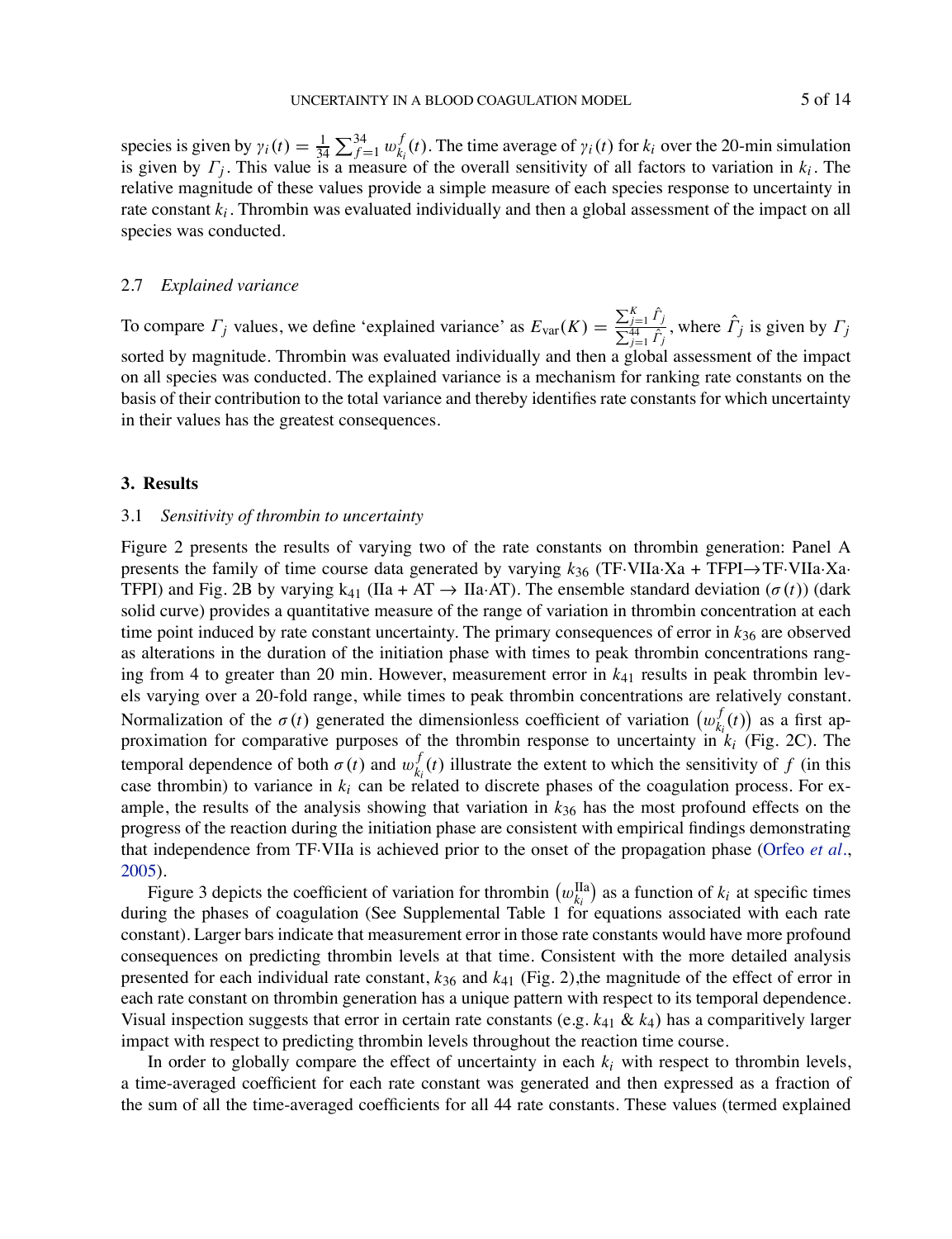

FIG. 2. Sensitivity of α-thrombin concentration to rate constant (*ki*) variation: time series of thrombin concentrations when varying  $k_{36}$ or  $k_{41}$ . Panel A: variation of  $k_{36}$  (governing the formation of TF · VIIa · Xa · TFPI from the reaction of TF · VIIa · Xa with TFPI) from 3.2 × 10<sup>7</sup> M<sup>-1</sup>s<sup>-1</sup> (dotted curve) to 3.2 × 10<sup>8</sup> M<sup>-1</sup>s<sup>-1</sup> (stand (dash dot curve). The standard deviation associated with the mean thrombin concentration at each time point is shown as a solid line. Panel B: variation of  $k_{41}$  (governing the reaction of AT with  $\alpha$ -IIa) from 7.2 × 10<sup>2</sup> M<sup>-1</sup> s<sup>-1</sup> (dotted curve) to 7.1 × 10<sup>3</sup>  $M^{-1}s^{-1}$  (standard model value, dashed curve) to 7.1 × 10<sup>4</sup> M<sup>-1</sup>s<sup>-1</sup> (dash dot curve). The standard deviation associated with the mean thrombin concentration at each time point is shown as a solid line. Panel C: the coefficient of variation  $(w_{ki}^{\text{Ia}}(t))$  at each time point is plotted for *k*36 and *k*41. The time-averaged coefficient of variation values (defined as the mean of the coefficient of variations across the 20-min simulation) are also shown for each rate constant.

variance, Γ*j*) indicate the relative magnitude of the contribution of uncertainty in each *ki* to the overall variance in thrombin levels induced by the assumed range of measurement error. Figure [4A](#page-7-0) presents a ranked ordering of the 20 most contributive rate constants. The first 10 rate constants contribute approximately 50% of the variance observed. The reactions governed by these 10 rate constants are shown in Fig. [4](#page-7-0)B. These 10 rate constants control processes throughout all three phases of the reaction. Of the remaining 34 rate constants, 24 (not shown in Fig. 4) contribute less than 20% of the aggregate variance.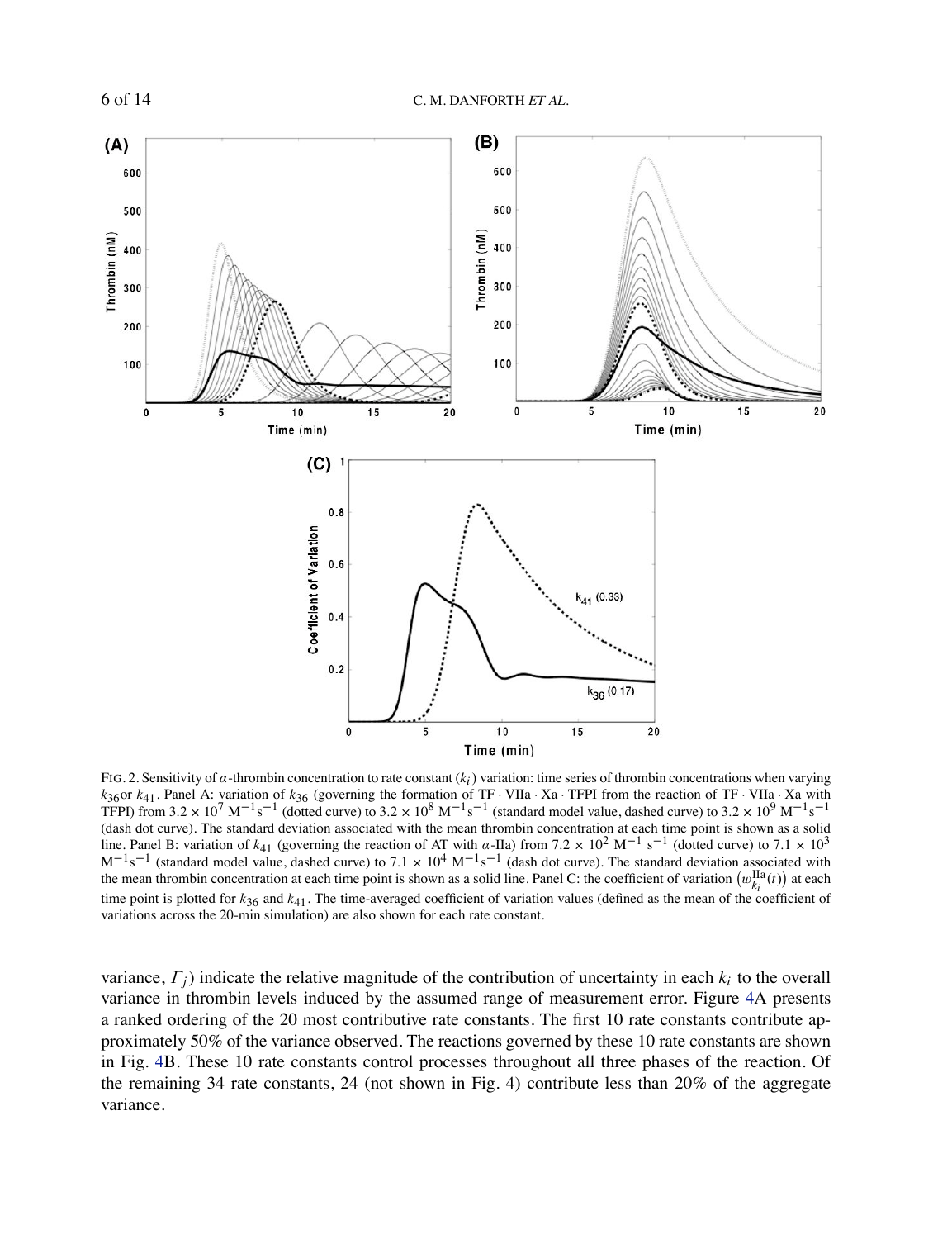

FIG. 3. Thrombin sensitivity across the 10–1000% parameter range for each rate constant at selected times. The coefficient of variation  $(w_{k_i}^{\text{Ia}}(t))$  characterizing predicted thrombin concentrations is plotted for eac 20 min.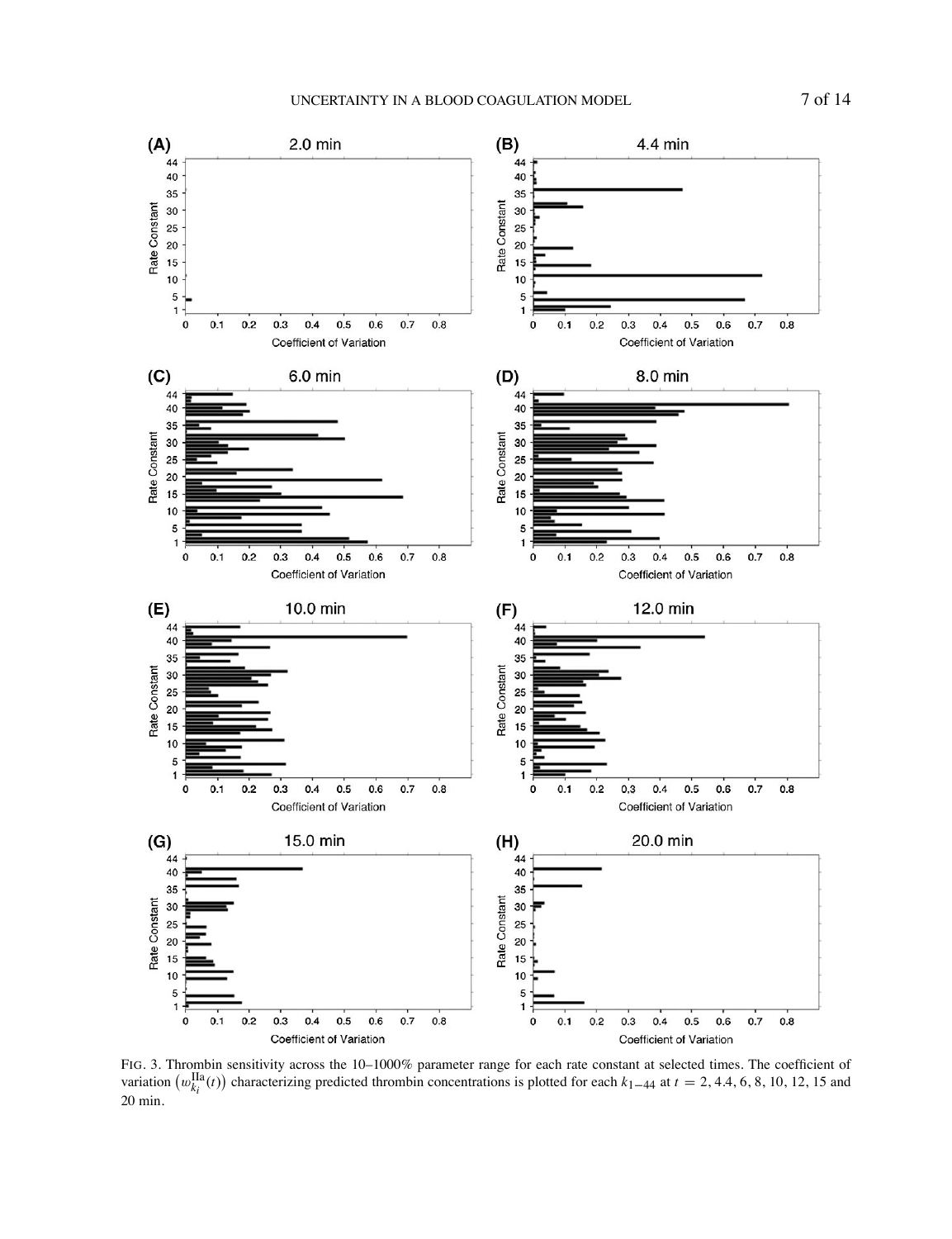

| Rate Constant  | Equation                                                 |
|----------------|----------------------------------------------------------|
| 41             | $IIa+ATIII \rightarrow IIa+ATIII$                        |
| 4              | $TF+VIIa \rightarrow TF\cdot VIIa$                       |
| 11             | $TF-VIIa Xa \rightarrow TF-VIIa+Xa$                      |
| 36             | $TF-VIIa-Xa+TFPI \rightarrow TF-VIIa Xa TFPI$            |
| $\overline{2}$ | $TF+VII \rightarrow TF\cdot VII$                         |
| 31             | $Xa-Va-II \rightarrow Xa-Va+mlIa$                        |
| 14             | $TF\text{-}VIIa+IX \rightarrow TF\text{-}VIIa\text{-}IX$ |
| 38             | $Xa+ATIII \rightarrow Xa \cdot ATIII$                    |
| 19             | VIIIa+IXa → IXa·VIIIa                                    |
| 9              | $TF\cdot VIIa+X \rightarrow TF\cdot VIIa\cdot X$         |

FIG. 4. Ranking rate constants by the effect that uncertainty in their values has on thrombin levels. The explained variance is defined as the time-averaged coefficient of variation for thrombin for a given *ki* expressed as a fraction of the sum of all the timeaveraged coefficients of variation for IIa for all 44 *ki* . Panel A: rate constants (*x*-axis, see Appendix for list of equations) ranked in descending order by the magnitude of their contribution  $(\Gamma_j)$  to the overall variance (*y*-axis). The line displays the aggregate explained variance as each rate constant's contribution is added. Panel B: the reactions governed by the 10 rate constants where uncertainty in the rate constants has the greatest effect on thrombin levels.

# 3.2 *Sensitivity of all model species ( f ) to uncertainty*

The above analysis stratified rate constants based on the impact that uncertainty in their values would have on the prediction of thrombin levels. The primacy of thrombin as an analyte in experimental coagulation models, however, does not extend to this computational approach where the goal is to recapitulate the complexity of the process, *i*.*e*. adequately represent time course data for its 34 species.

Figure 5 presents coefficients of variation  $(w_{k_i}^f)$  for a subset of species for all 44 rate constants at specific time points during the three phases of coagulation. Different colored bars represent the various species with the magnitude of the coefficient of variation depicted by bar length. Only 15 species, including the species present at the onset of the reaction and their activated products, are depicted in order to reduce the complexity of the image. A supplemental movie is available that visualizes each second of the reaction in terms of the coefficients of variations of all species for all 44 rate constants. The overall length of each composite bar for each rate constant provides a basis for identifying the rate constants where the assumed error range (or lack of accuracy in the rate constant value) generates the largest variation in species concentrations at that time point.

Table [1](#page-9-0) identifies for all 34 model species the rate constants to which all species concentrations are most ( $>5\%$  of total variation) and least sensitive ( $<0.05\%$  of the total variation) in the overall evaluation of the TF-initiated pathway. The analysis in Fig. 5 focuses on 15 of these species. The aggregate bar length of each rate constant is expressed as a fraction of the sum of all the bar lengths within one time point. The analysis indicates that at any time, the major contribution to the overall variance in species concentrations due to uncertainty is from a small number of rate constants and that the ensemble of these rate constants differs at each time point. Across the selected time points, only 10 different rate constants meet the  $>5\%$  criteria. The number of rate constants contributing  $< 0.05\%$  ranges from 6 to 13 at any of the selected times and involves 17 unique rate constants.

<span id="page-7-0"></span>Reevaluating the data in terms of explained variance resulted in the identification and ranking of the 20 largest contributors to the overall variance for all species (Fig. [6](#page-9-0)A). This analysis indicates that measurement uncertainty in five rate constants contribute approximately 50% of the variance observed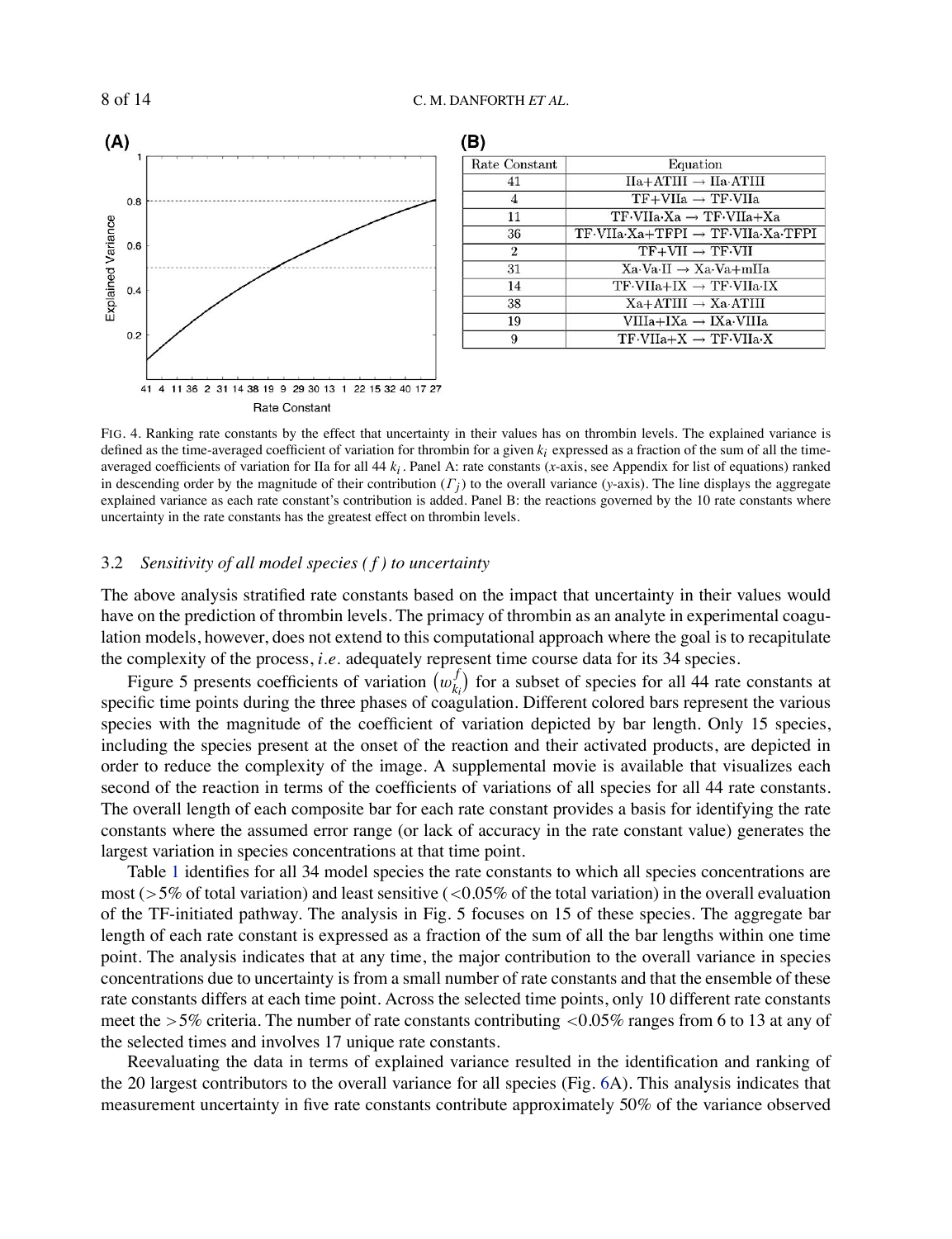

FIG. 5. Sensitivity of a selected group of model species across the 10–1000% parameter range for each rate constant. Protein species are identified by colors and block size represents the magnitude of the coefficient of v species for each *k*1−<sup>44</sup> (*y*-axis) at *t* = 2, 4.4, 6, 8, 10, 12, 15 and 20 min.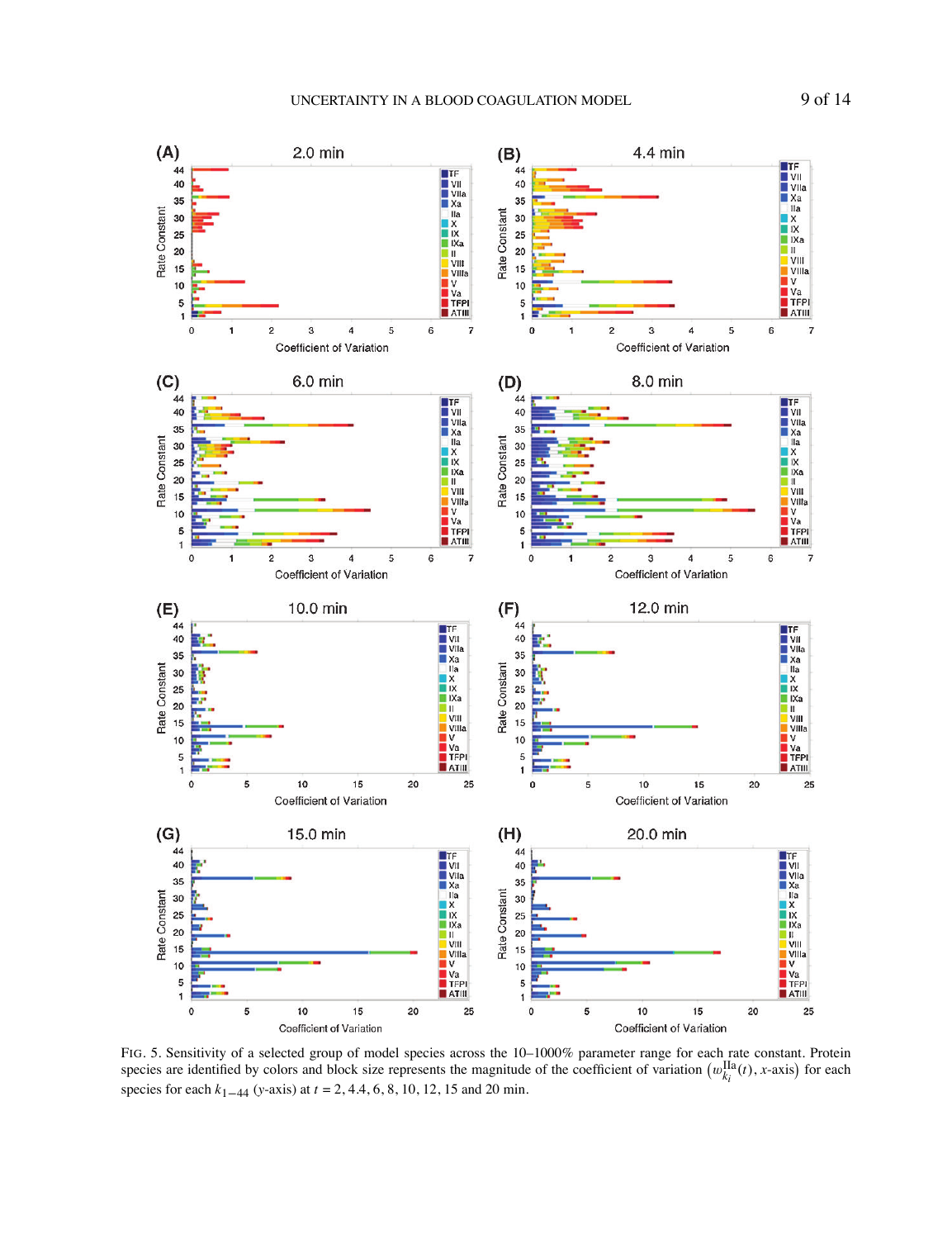# 10 of 14 C. M. DANFORTH *ET AL*.

| Time           | Most Sensitive              |          |                         |                               | Least Sensitive |                                                 |                                    |                         |                         |                                                                                   |                            |                         |                                                                         |                   |  |          |     |  |                   |
|----------------|-----------------------------|----------|-------------------------|-------------------------------|-----------------|-------------------------------------------------|------------------------------------|-------------------------|-------------------------|-----------------------------------------------------------------------------------|----------------------------|-------------------------|-------------------------------------------------------------------------|-------------------|--|----------|-----|--|-------------------|
| (min)          | Rate Constants <sup>1</sup> |          |                         |                               |                 | Rate Constants <sup><math>\ddagger</math></sup> |                                    |                         |                         |                                                                                   |                            |                         |                                                                         |                   |  |          |     |  |                   |
| $\overline{2}$ | $k_4$                       | $K_{11}$ |                         | $k_{36}$ $k_{44}$             | k <sub>2</sub>  | $k_{31}$                                        | $k_{23}$                           |                         |                         |                                                                                   |                            |                         | $k_{20}$ $k_{12}$ $k_{25}$ $k_5$ $k_7$ $k_{18}$ $k_{37}$ $k_{21}$       |                   |  | $K_{22}$ | k33 |  | $k_{24}$ $k_{19}$ |
| 4.4            | k4                          |          | $k_{11}$ $k_{36}$ $k_2$ |                               |                 |                                                 | $k_{23}$                           |                         | $k_{20}$ $k_{12}$ $k_5$ |                                                                                   | $k_{37}$ $k_{33}$          |                         |                                                                         |                   |  |          |     |  |                   |
| 6              | $K_{11}$                    | $k_{36}$ | $k_4$                   | $k_{14}$ $k_2$                |                 |                                                 | $k_{31}$   $k_{12}$ $k_{20}$ $k_5$ |                         |                         | $k_{23}$                                                                          | $k_{37}$ $k_{33}$          |                         |                                                                         |                   |  |          |     |  |                   |
| 8              | $K_{11}$                    |          |                         | $k_{36}$ $k_{14}$ $k_4$ $k_2$ |                 |                                                 |                                    | $k_{12}$ $k_{20}$ $k_5$ |                         |                                                                                   | $k_{37}$ $k_{23}$ $k_{33}$ |                         |                                                                         |                   |  |          |     |  |                   |
| 10             | $k_{14}$                    | $k_{11}$ | $k_{36}$ $k_{9}$        |                               | $k_4$           | $k_{2}$                                         | $k_{20}$                           | $k_{12}$ $k_5$          |                         | $k_{37}$ $k_{33}$ $k_{23}$                                                        |                            |                         |                                                                         |                   |  |          |     |  |                   |
| 12             | $k_{14}$                    | $k_{11}$ | $k_36$ $k_9$            |                               |                 |                                                 | $k_{20}$                           | k <sub>5</sub>          | $k_{12}$                |                                                                                   |                            | $k_3$ $k_3$ $k_2$ $k_4$ |                                                                         |                   |  |          |     |  |                   |
| 15             | $k_{14}$                    | $k_{11}$ | $k_{36}$ $k_{9}$        |                               |                 |                                                 | k <sub>5</sub>                     |                         |                         |                                                                                   |                            |                         | $k_{20}$ $k_{12}$ $k_{33}$ $k_{43}$ $k_{37}$ $k_{26}$ $k_{16}$ $k_{23}$ |                   |  |          |     |  |                   |
| 20             | $K_{14}$                    | $k_{11}$ | K9                      | $k_{36}$                      |                 |                                                 |                                    |                         |                         | $k_{19}$ $k_{24}$   $k_{5}$ $k_{20}$ $k_{12}$ $k_{43}$ $k_{26}$ $k_{16}$ $k_{33}$ |                            |                         |                                                                         | $K_{44}$ $K_{37}$ |  |          |     |  |                   |

TABLE 1 *Time-dependent sensitivity of rate constants to uncertainty*

 $\dagger$  > 5% of total variation.

 $\frac{4}{3}$  <0.5% of total variation.



| Rate Constant  | Equation                                      |  |  |  |  |  |  |  |  |
|----------------|-----------------------------------------------|--|--|--|--|--|--|--|--|
| 14             | $TF$ VIIa+IX $\rightarrow$ TF VIIa IX         |  |  |  |  |  |  |  |  |
| 11             | $TF.VIIa-Xa \rightarrow TF.VIIa+Xa$           |  |  |  |  |  |  |  |  |
| 36             | $TF-VIIa-Xa+TFPI \rightarrow TF-VIIa Xa-TFPI$ |  |  |  |  |  |  |  |  |
| 9              | $TF\cdot VIIa+X \rightarrow TF\cdot VIIa X$   |  |  |  |  |  |  |  |  |
| 4              | $TF+VIIa \rightarrow TF\cdot VIIa$            |  |  |  |  |  |  |  |  |
| $\overline{2}$ | $TF+VII \rightarrow TF\cdot VII$              |  |  |  |  |  |  |  |  |
| 19             | $VIIIa+IXa \rightarrow IXa-VIIIa$             |  |  |  |  |  |  |  |  |
| 1              | $TF-VII \rightarrow TF+VII$                   |  |  |  |  |  |  |  |  |
| 24             | $VIIIa \rightarrow VIII.lca1+VIII.a2$         |  |  |  |  |  |  |  |  |
| 15             | $TF:VIIa:IX \rightarrow TF:VIIa+IXa$          |  |  |  |  |  |  |  |  |

FIG. 6. Ranking rate constants by the effect that uncertainty in their values has on the levels of all model species. Panel A: rate constants (*x*-axis, see Appendix for list of equations) ranked in descending order by the magnitude of their contribution (Γ*j*) to the overall variance (*y*-axis). The line displays the aggregate explained variance as each rate constant's contribution is added. Panel B: the reactions governed by the 10 rate constants where uncertainty in the rate constants has the greatest effect on model predictability.

from perturbation of all 44 rate constants; the reactions controlled by these rate constants are shown in Fig. [6](#page-9-0)B. These five rate constants govern reactions in the initiation phase and are involved in the regulation of the formation and function of TF·VIIa. Twenty-four rate constants, not displayed in Fig. [6](#page-9-0), contribute less than 13% of the total variance calculated.

# 3.3 *Stability of the system of ODEs*

<span id="page-9-0"></span>During a single numerical simulation, using normal values for rate constants and factor concentrations, the number of eigenvalues of the Jacobian (matrix of partial derivatives) with positive real part is bounded between 1 and 10 and averages approximately 5. This implies that during a typical simulation, the numerical solution is unstable in as many as 10 different directions in the state space and on average uncertainty in factor concentrations will be growing in approximately 5 dimensions (some very slowly) and shrinking in approximately 24 directions (most very slowly) [\(Danforth & Yorke](#page-12-0), [2006](#page-12-0)).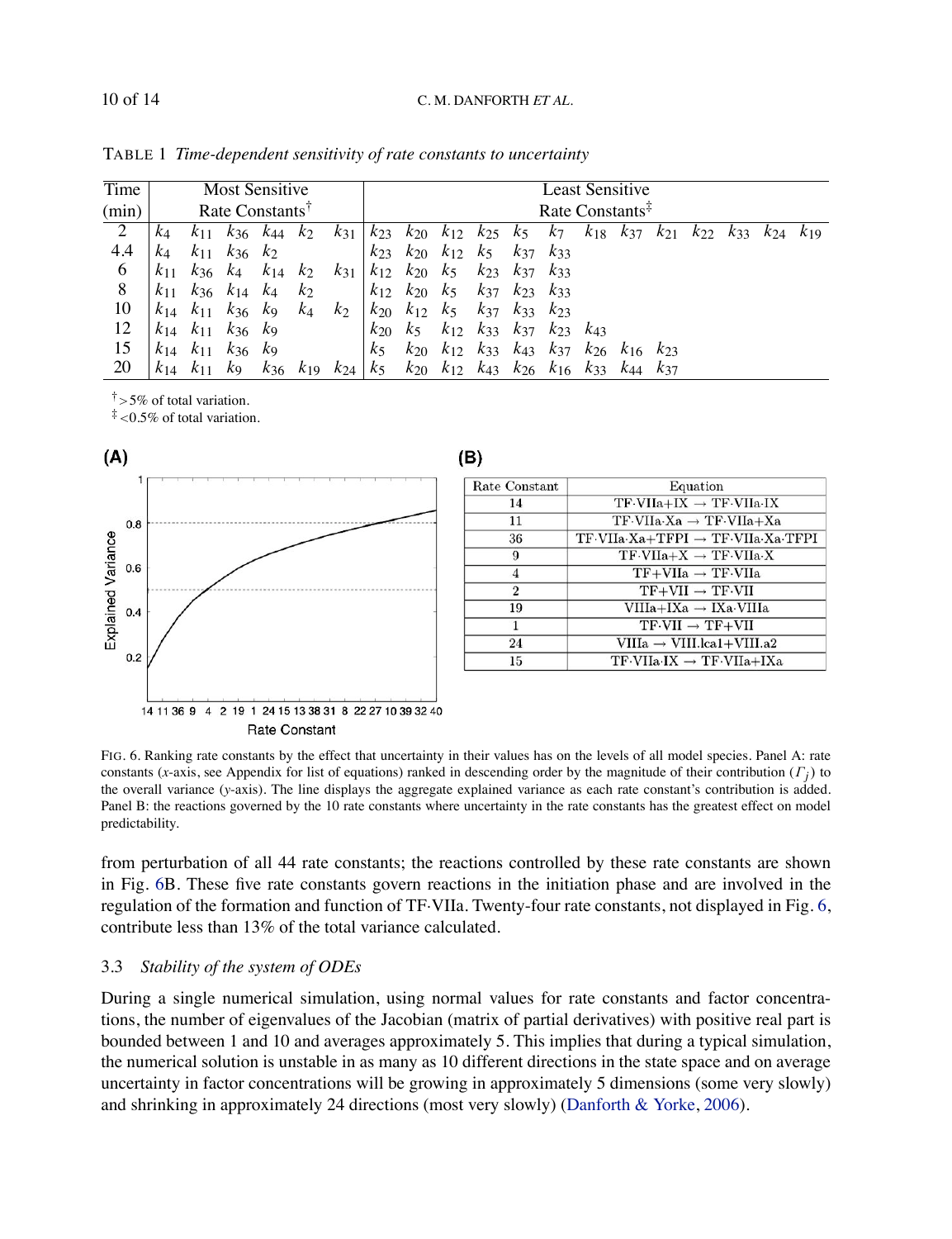

FIG. 7. The eigenvalue spectrum for the Jacobian matrix associated with the ODE model at time  $t = 4$  min. There are 8 eigenvalues with positive real part and 21 with negative real part. The system of ODE's is stiff, with a condition number (ratio of the largest singular value to the smallest) of roughly  $10^{25}$  at  $t = 4.4$  min.

Figure [7](#page-10-0) presents the analysis of one time point, 4.4 min. At this time, there are 8 eigenvalues with positive real part and 21 with negative real part (Fig. [7](#page-10-0)). Five of the eigenvalues are zero due to the fact that chemical expressions 23 through 27, seen in Supplemental Table [1,](#page-2-0) produce species that do not interact (antithrombin III complexes with enzymes). Across the entire 20-min time frame, the average number of eigenvalues with positive real part is seen to vary between 4 and 7 for one-by-one perturbation of rate constants (data not shown). Rate constants whose accuracy was shown to have little effect on predicted species levels (the 24 rate constants that accounted for  $\langle 13\% \rangle$  of the explained variance in Fig. [6\)](#page-9-0) were also seen to have negligible effect on the average number of eigenvalues with positive real part.

### **4. Discussion**

In this study, we evaluate the effect of uncertainty in the value of rate constants used in a previously published mathematical model [\(Hockin](#page-12-0) *et al.*, [2002\)](#page-12-0) describing the TF-initiated pathway of coagulation. These analyses have identified 5 of 44 rate constants to which the predictive capacity of the model is most sensitive, accounting for 50% of the overall variation induced by the selected parameter range. These same rate constants explain 25% of the aggregate variation in predicted thrombin levels.

Compilations of empirically derived rate constant(s) for a given process typically yield a range of values when reported by different laboratories or from the same laboratory at different times. Sources of this variation are well known to investigators and include the origins of the proteins (e.g. recombinant vs. plasma derived), variations in the specific activity of proteins after isolation from the same source, variable buffer composition, differences in the handling and assay of relatively unstable species (e.g. factor VIIIa) and differences in the surfaces upon which many coagulation catalytic complexes must assemble and function (e.g. phospholipid composition and concentration). Even for a relatively simple reaction, one without surface or cofactor dependence, like the reaction of factor Xa with antithrombin III  $(k_{38}$  in this analysis), published values from four laboratories vary over a 3-fold range.

<span id="page-10-0"></span>In principle, a single integration of a deterministic ODE-based model cannot incorporate available empirical estimates of the magnitude of measurement variation as part of its respective model values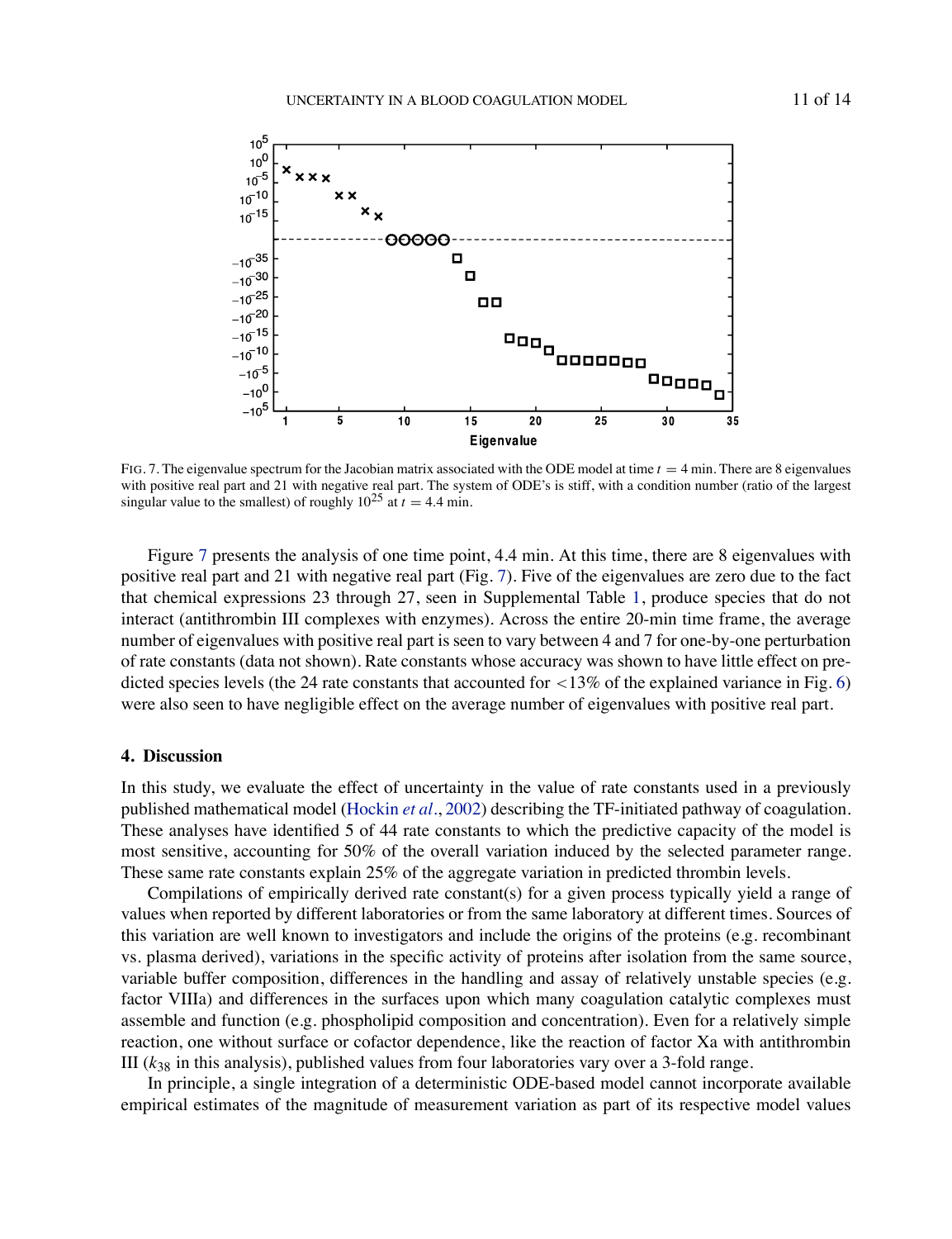and therefore can not generate predictions that capture the consequences of this uncertainty. The current analysis attempts to gauge the implications of measurement imprecision in a reaction network governed by 44 rate constants by mechanically probing a parameter range extending from 10-fold below to 10-fold above the standard model value for each rate constant. The intent was to exceed the range of variation that characterizes the state of the art with respect to the most complex of the modeled reactions. A central result of our analyses was that rate constants could be stratified in terms of the impact that uncertainty in their values, i.e. measurement imprecision, caused in model outputs. If the consequences of perturbing each of the rate constants across the same parameter range had been of equal significance, each would have contributed 1/44th(∼ 2.3%) to the aggregate variance. However, with respect to the output of all model species across the entire time frame, 10 rate constants contribute less than  $0.1\%$  each to the aggregate variance and 24 rate constants collectively contribute no more than  $k_{14}$  alone. A similar result was observed when thrombin was the monitored output parameter: 12 rate constants contributed less than 0.1% each and the contribution of the most sensitive rate constant (*k*41) was equivalent to the contribution of the 19 least influential rate constants.

In the global analysis of the effects of rate constant uncertainty, the five most sensitive rate constants govern reactions critical to events during the initiation phase. All involve the TF–VIIa complex. The effect of uncertainty in these rate constants is not limited to the prediction of species levels during the initiation phase but is seen throughout the 20-min reaction time course (see Table [1\)](#page-9-0). When the analysis is focused on a single species, thrombin, a major difference from the global assessment is the importance of *k*41, which governs the inhibition of thrombin by antithrombin III. Literature values for *k*<sup>41</sup> are in good agreement, falling within a 2-fold range. However, the importance of rate constants  $k_{36}$ ,  $k_{11}$  and  $k_4$  is still present, reflecting the importance of accurately measuring the rate constants governing the initiating complex.

In summary, our analyses identified a handful of rate constants for which the effects on the predictive capacity of the model are most severe if differences exist between the current model values and the 'actual' values governing reactions in a given empirical setting under study. Improvements, if possible, in the measurement accuracy of these rate constants will yield the greatest benefits to the predictive capacity of this model. Likewise, rate constants whose variance is determined to have little effect should remain unperturbed in predictions made by drawing ensembles of rate constants from stochastic distributions. The lack of sensitivity to uncertainty in these rate constants reduces the dimension of the space from which the ensemble is sampling.

# **5. Acknowledgments**

The authors would like to thank Matthew T. Gissel for his work on the mathematical model.

# **Funding**

This work was supported by the DOE Experimental Program to Stimulate Competitive Research to T.O. and K.B.Z. and NIH HL46703 to K.B.Z.

### **REFERENCES**

ADAMS, T. E., EVERSE, S. J. & MANN, K. G. (2003) Predicting the pharmacology of thrombin inhibitors. *J. Thromb. Haemost.*, **1**, 1024–1027.

<span id="page-11-0"></span>ALDRIDGE, B. B., BURKE, J. M., LAUFFENBURGER, D. A. & SORGER, P. K. (2006) Physicochemical modelling of cell signalling pathways. *Nat. Cell Biol.*, **8**, 1195–1203.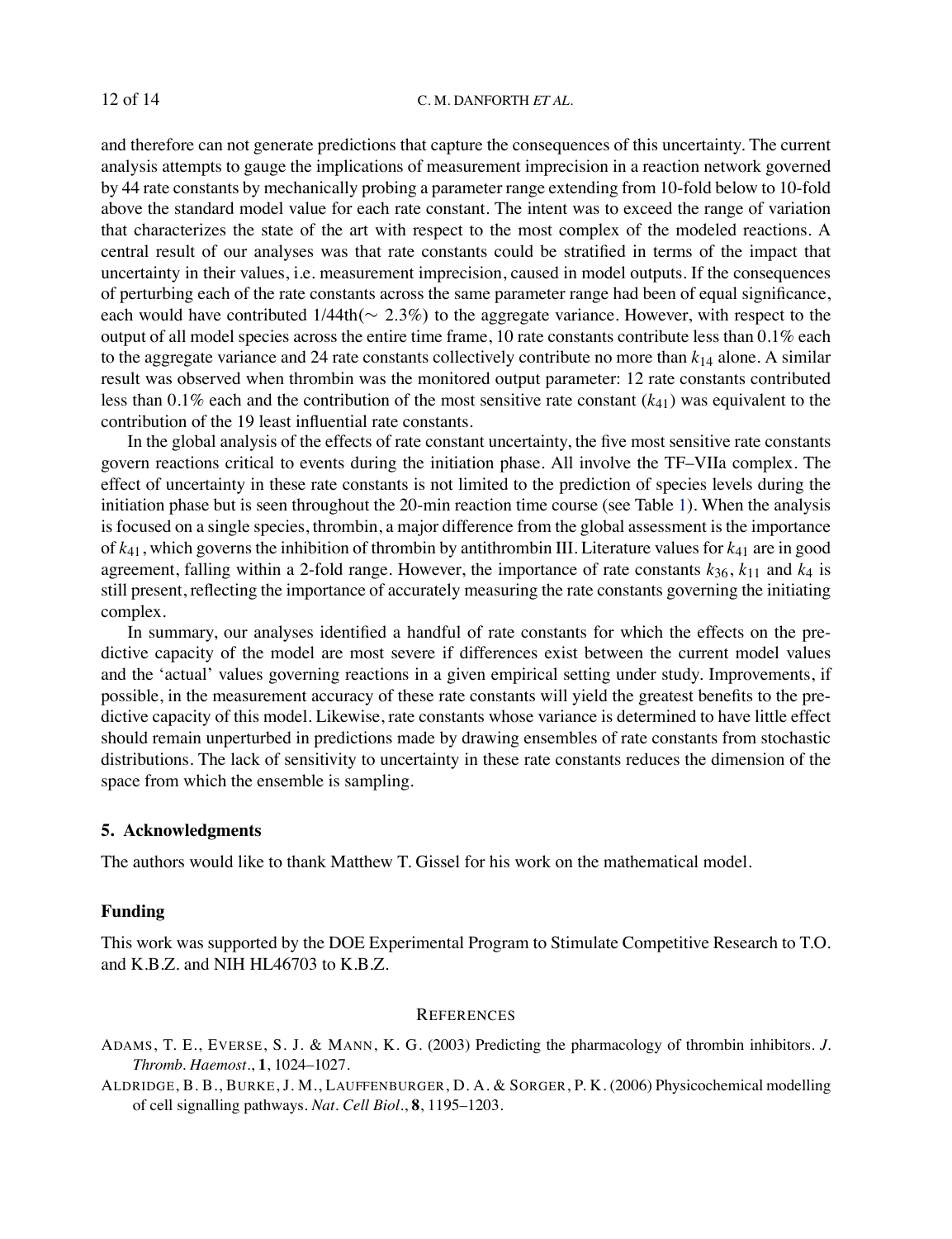- ANAND, M., RAJAGOPAL, K. & RAJAGOPAL, K. R. (2008a) A model for the formation, growth, and lysis of clots in quiescent plasma. A comparison between the effects of antithrombin III deficiency and protein C deficiency. *J. Theor. Biol.*, **253**, 725–738.
- ANAND, M., RAJAGOPAL, K. & RAJAGOPAL, K. R. (2008b) A model incorporating some of the mechanical and biochemical factors underlying clot formation and dissolution in flowing blood. *J. Theor. Med.*, **5**, 183–218.
- ATAULLAKHANOV, F. I. & PANTELEEV, M. A. (2005) Mathematical modeling and computer simulation in blood coagulation. *Pathophysiol. Haemost. Thromb.*, **34**, 60–70.
- BRUMMEL-ZIEDINS, K., ORFEO, T., JENNY, N. S., EVERSE, S. J. & MANN, K. G. (2003) Blood coagulation and fibrinolysis. *Wintrobe's Clinical Hematology* (J. P. Greer, J. Foerster, J. Lukens, G. M. Rodgers, F. Paraskevas & B. Glader eds). Philadelphia, PA: Lippincott Williams & Wilkins, pp. 677–774.
- BRUMMEL-ZIEDINS, K. E., VOSSEN, C. Y., BUTENAS, S., MANN, K. G. & ROSENDAAL, F. R. (2005a) Thrombin generation profiles in deep venous thrombosis. *J. Thromb. Haemost.*, **3**, 2497–2505.
- BRUMMEL-ZIEDINS, K. E., VOSSEN, C. Y., ROSENDAAL, F. R., UMEZAKI, K. & MANN, K. G. (2005b) The plasma hemostatic proteome: thrombin generation in healthy individuals. *J. Thromb. Haemost.*, **3**, 1472–1481.
- BUNGAY, S. D., GENTRY, P. A. & GENTRY, R. D. (2003) A mathematical model of lipid-mediated thrombin generation. *Math. Med. Biol.*, **20**, 105–129.
- BUTENAS, S., ORFEO, T., GISSEL, M. T., BRUMMEL, K. E. & MANN, K. G. (2004) The significance of circulating factor IXa in blood. *J. Biol. Chem.*, **279**, 22875–22882.
- CRAWLEY, J. T., ZANARDELLI, S., CHION, C. K. & LANE, D. A. (2007) The central role of thrombin in hemostasis. *J. Thromb. Haemost.*, **5**, 95–101.
- DANFORTH, C. M. & YORKE, J. A. (2006) Making forecasts for chaotic physical processes. Phys. Rev. Lett., **96**, 144102: 1–4.
- FOGELSON, A. L. & TANIA, N. (2005) Coagulation under flow: the influence of flow-mediated transport on the initiation and inhibition of coagulation. *Pathophysiol. Haemost. Thromb.*, **34**, 91–108.
- HOCKIN, M. F., CAWTHERN, K. M. KALAFATIS, M. & MANN, K. G. (1999) A model describing the inactivation of factor Va by APC: bond cleavage, fragment dissociation, and product inhibition. *Biochemistry*, **38**, 6918– 6934.
- HOCKIN, M. F., JONES, K. C., EVERSE, S. J. & MANN, K. G. (2002) A model for the stoichiometric regulation of blood coagulation. *J. Biol. Chem.*, **277**, 18322–18333.
- JONES, K. C. & MANN, K. G. (1994) A model for the tissue factor pathway to thrombin. II. A mathematical simulation. *J. Biol. Chem.*, **269**, 23367–23373.
- KUHARSKY, A. L. & FOGELSON, A. L. (2001) Surface-mediated control of blood coagulation: the role of binding site densities and platelet deposition. *Biophys. J.*, **80**, 1050–1074.
- LEWIS, S. D., SHIELDS, P. P. & SHAFER, J. A. (1985) Characterization of the kinetic pathway for liberation of fibrinopeptides during assembly of fibrin. *J. Biol. Chem.*, **260**, 10192–10199.
- LO, K., DENNEY, W. S. & DIAMOND, S. L. (2005) Stochastic modeling of blood coagulation initiation. *Pathophysiol. Haemost. Thromb.*, **34**, 80–90.
- LU, G., BROZE JR, G. J. & KRISHNASWAMY, S. (2004) Formation of factors IXa and Xa by the extrinsic pathway: differential regulation by tissue factor pathway inhibitor and antithrombin III. *J. Biol. Chem.*, **279**, 17241– 17249.
- LUAN, D., ZAI, M. & VARNER, J. D. (2007) Computationally derived points of fragility of a human cascade are consistent with current therapeutic strategies. *PLoS Comput. Biol.*, 3:e142.
- NASKI, M. C. & SHAFER J. A. (1991) A kinetic model for the alpha-thrombin-catalyzed conversion of plasma levels of fibrinogen to fibrin in the presence of antithrombin III. *J. Biol. Chem.*, **266**, 13003–13010.
- NESHEIM, M. E., TRACY, R. P. & MANN, K. G. (1984) "Clotspeed," a mathematical simulation of the functional properties of prothrombinase. *J. Biol. Chem.*, **259**, 1447–1453.
- <span id="page-12-0"></span>ORFAO, S. M., JANK, G. & MOTTAGHY, K. (2006) A new mathematical approach to modelling thrombin generation. *Int. J. Artif. Organs.*, **29**, 703–708.